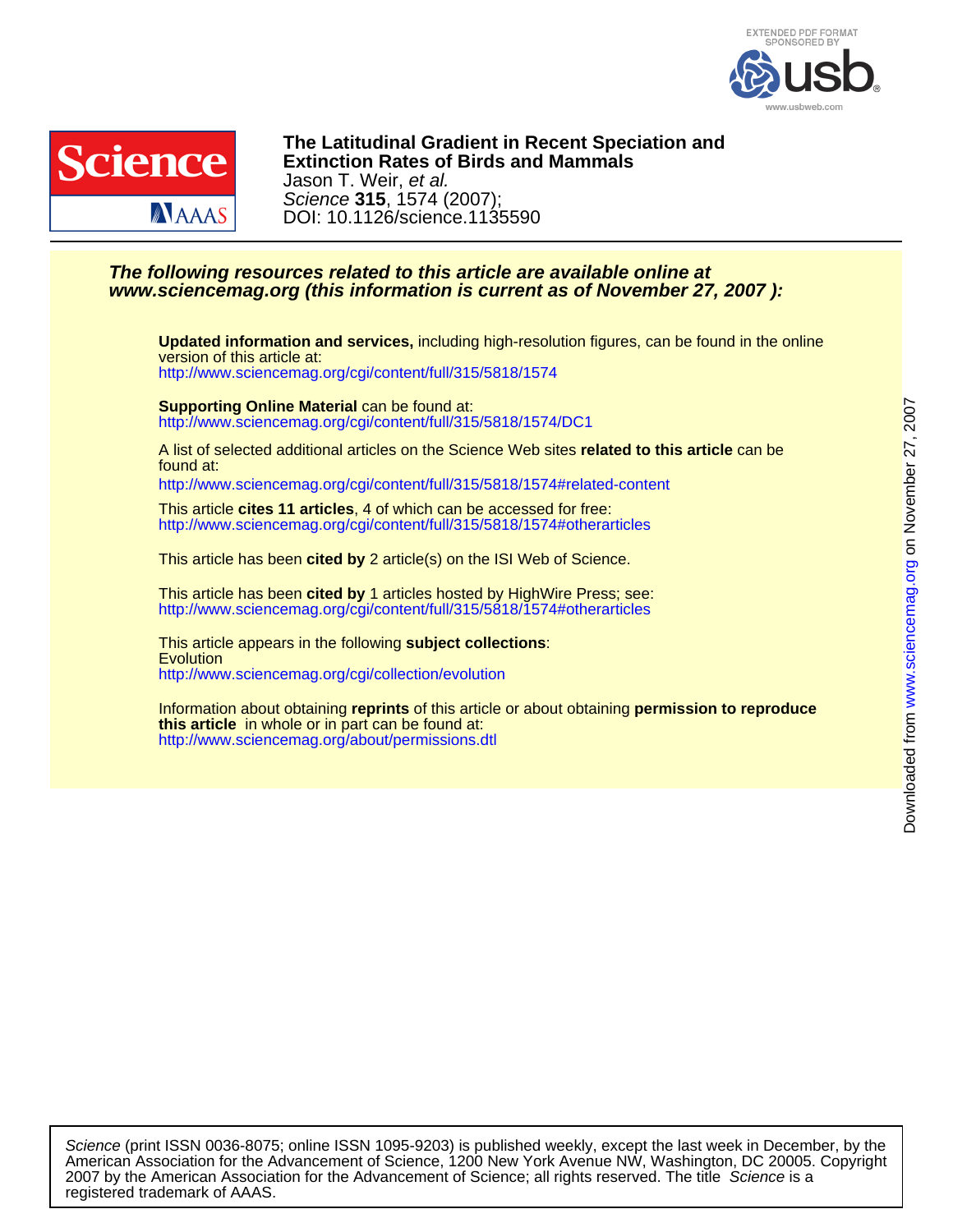## REPORTS

link between selection and the ecological consequences of evolutionary change has been apparent since Lande's pioneering work (14). Our results are a useful step toward extending stochastic evolutionary demography toward a theoretical framework that describes population dynamics in terms of the quantitative traits on which selection operates. Such a theory would describe the feedback between ecological and evolutionary processes in a stochastic environment and would illuminate the mechanisms shaping additive genetic variation and phenotypic variation.

### References and Notes

- 1. L. B. Slobodkin, Growth and Regulation of Animal Populations (Holt, Rinehart and Winston, New York, 1961).
- 2. I. Saccheri, I. Hanski, Trends Ecol. Evol. 21, 341 (2006).
- 3. J. M. Thompson, Trends Ecol. Evol. 13, 329 (1998).
- 4. N. G. Hairston Jr., S. P. Ellner, M. Geber, T. Yoshida, J. E. Fox, Ecol. Lett. 8, 1114 (2005).
- 5. I. Hanski, I. Saccheri, PLoS Biol. 4, e129 (2006).
- 6. P. R. Grant, B. R. Grant, Science 296, 707 (2002).
- 7. T. Coulson, L. E. B. Kruuk, G. Tavecchia, J. M. Pemberton,
- T. H. Clutton-Brock, Evolution Int. J. Org. Evolution 57, 2879 (2003).
- 8. T. H. Clutton-Brock, J. M. Pemberton, Eds., Soay Sheep: Dynamics and Selection in an Island Population (Cambridge Univ. Press, Cambridge, 2004).
- 9. Phenotypic data come from 3533 individuals between one and 16 years of age. Sample sizes for morphological measures vary with the variables of interest. Paternity data for males are available from 1986 to 2003 (SOM).
- 10. A. D. J. Overall, A. E. Byrne, J. Pilkington, J. M. Pemberton, Mol. Ecol. 14, 3383 (2005).
- 11. A. J. Wilson et al., PLoS Biol. 4, e216 (2006).
- 12. A. J. Wilson et al., J. Evol. Biol.10.1007/s10682-006-9106-z (2007).
- 13. D. S. Falconer, T. F. C. Mackay, Introduction to Quantitative Genetics (Pearson Prentice Hall, Harlow, ed. 4, 1996).
- 14. R. Lande, Ecology 63, 607 (1982).
- 15. T. Coulson et al., Proc. R. Soc. London B Biol. Sci. 273, 547 (2006).
- 16. E. A. Catchpole, B. J. T. Morgan, T. N. Coulson, S. N. Freeman, S. D. Albon, J. R. Stat. Soc. Ser. C Appl. Stat. 49, 453 (2000).
- 17. GAMs were fitted using the library mgcv 1.3. Results for the oldest two age classes do not qualitatively change when individual identity is corrected for as a random effect.
- 18. R Development Core Team, R: A Language and Environment for Statistical Computing (R Foundation for Statistical Computing, Vienna, Austria, 2006); www.R-project.org.
- 19. R. A. Fisher, The Genetical Theory of Natural Selection (Dover, New York, 1930).
- 20. M. C. Forchhammer, T. Clutton-Brock, J. Lindström, S. Albon, J. Anim. Ecol. 70, 721 (2001).
- 21. J. T. Jorgenson, M. Festa-Bianchet, M. Lucherini,
- W. D. Wishart, Can. J. Zool. 71, 2509 (1993). 22. S. Arnold, M. J. Wade, Evolution Int. J. Org. Evolution 38, 709 (1984).
- 23. D. Schluter, Evolution Int. J. Org. Evolution 42, 849 (1988).
- 24. E. D. Brodie, A. J. Moore, F. J. Janzen, Trends Ecol. Evol.
- 10, 313 (1995). 25. Thanks to the National Trust for Scotland and the Scottish
- Natural Heritage for permission to work on St. Kilda and the Royal Artillery for logistical support. J. Pilkington and many volunteers have collected data. A. Mysterud, N. Yoccoz, D. Garant, D. Réale. M. Festa-Bianchet, J.-M. Gaillard, and three anonymous reviewers provided helpful comments on an earlier version. S.T. was supported by National Institute on Aging, NIH, grant P01 AG 22500; F.P. by a Natural Sciences and Engineering Research Council of Canada, NSERC, fellowship.

### Supporting Online Material

www.sciencemag.org/cgi/content/full/315/5818/1571/DC1 Materials and Methods Figs. S1 to S4 Tables S1 and S2 References

19 December 2006; accepted 9 February 2007 10.1126/science.1139024

# The Latitudinal Gradient in Recent Speciation and Extinction Rates of Birds and Mammals

Jason T. Weir\* and Dolph Schluter

Although the tropics harbor greater numbers of species than do temperate zones, it is not known whether the rates of speciation and extinction also follow a latitudinal gradient. By sampling birds and mammals, we found that the distribution of the evolutionary ages of sister species—pairs of species in which each is the other's closest relative—adheres to a latitudinal gradient. The time to divergence for sister species is shorter at high latitudes and longer in the tropics. Birth-death models fitting these data estimate that the highest recent speciation and extinction rates occur at high latitudes and decline toward the tropics. These results conflict with the prevailing view that links high tropical diversity to elevated tropical speciation rates. Instead, our findings suggest that faster turnover at high latitudes contributes to the latitudinal diversity gradient.

The tropics possess many more species<br>than temperate regions, yet the under-<br>lying causes of this latitudinal gradient in<br>species diversity are poorly understood  $(1-3)$ . than temperate regions, yet the underspecies diversity are poorly understood  $(1-3)$ . A number of authors have estimated net diversification rates (speciation minus extinction) across a latitudinal gradient and concluded that more species accumulate per unit time at tropical latitudes [including birds  $(4-7)$ , primates  $(8)$ , marine bivalves  $(9)$ , foraminifera  $(10)$ , and butterflies (4)]. By examining the age distributions of the youngest species of birds and mammals, and how they change with latitude, we examined the contributions of recent speciation and extinction to the latitudinal gradient in net diversification.

We studied a large data set comprising the ages and midpoint latitudes of breeding range for 309 sister species pairs of New World birds and mammals. We defined sister species as the most closely related pair of extant species descended from an immediate common ancestor. Their ages were estimated from genetic distances of mitochondrial DNA from the cytochrome b gene. The rate of evolution in this gene is approximately constant with time within birds and mammals  $(11-13)$  and has been used widely to date phylogenetic events in these groups. The average of the absolute value of midpoint breeding latitude for a sister-species pair was used to approximate the latitude at which speciation occurred. This approach is reasonable for sister-species pairs that have narrow

latitudinal ranges, but greater uncertainty exists when latitudinal ranges are broad. Excluding all species pairs with a combined latitudinal range (defined by the northern and southern limits for the pair) of greater than 40° did not affect the relationship between age and midpoint latitude. Latitudinal ranges of species at high latitudes have shifted in response to glacial cycles. However, using the presumed latitudes of species ranges during past glacial maxima, when many temperate species were forced southward, would only steepen the gradients estimated here.

Near the equator, the ages of sister-species pairs spanned the past 10 million years, with a mean age of 3.4 million years ago (Ma) (Fig. 1A). As distance from the equator increased, the upper limit and mean ages of sister species declined significantly [slope =  $-0.043 \pm 0.007$  Ma/degree latitude ( $\pm$  SEM), student's t test = -6.5, P <  $0.0001$ , intercept = 3.37, degrees of freedom  $(df) = 307$ . At the highest latitudes, all of the sister species diverged less than 1.0 Ma. This pattern of declining age with latitude is opposite to the pattern that would occur if faster rates of speciation had driven the buildup of Neotropical diversity, because the ages of sister species should be youngest where speciation rates are highest.

The differences in species ages between low and high latitudes is partly the result of a longer lag time in tropical faunas between population splitting, as measured by genetic markers, and species designation (Fig. 1, B and C). The evidence for this lies in the coincident latitudinal gradient in the ages of the oldest haplotype splits within 154 currently defined species of birds and mammals (Fig. 1B) and in the oldest phylogroup splits within 130 species (Fig. 1C). Avise (14, 15) defined a phylogroup as a reciprocally monophyletic geographic subdivision

Biodiversity Research Center and Department of Zoology, University of British Columbia, Vancouver, BC V6T 1Z4, Canada.

<sup>\*</sup>To whom correspondence should be addressed. E-mail: weir@zoology.ubc.ca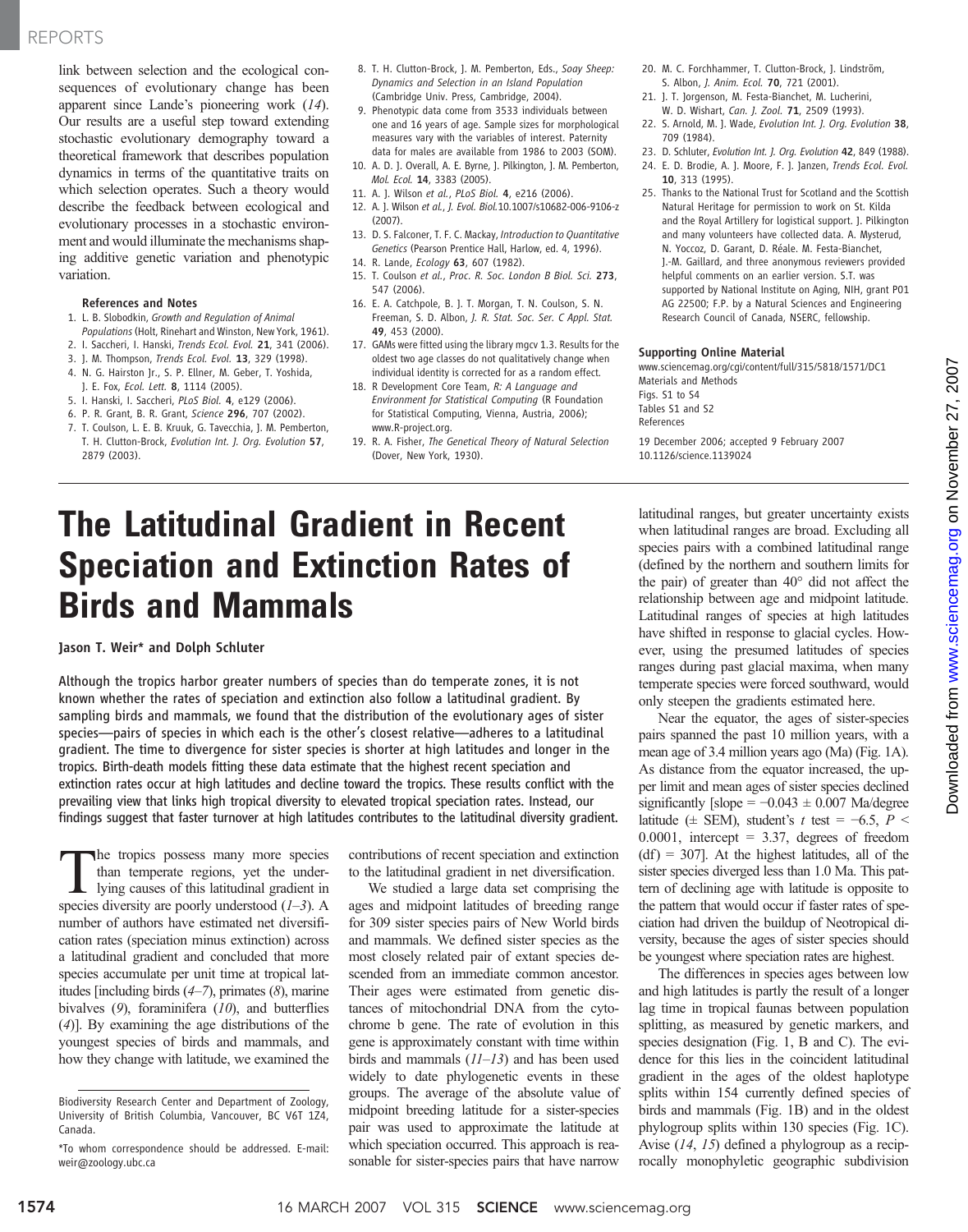within a species. By examining sets of closely linked alleles (haplotypes), we were able to use maximum haplotype divergence as well as the age of the deepest phylogroup splits to compare the lag time to species formation, because species at high latitudes are so young that most lack phylogroups. Both haplotype and phylogroup splits are older in the tropics than in temperate zones, on average, implying that the process of speciation takes longer at low latitudes. This may be in part an artifact of the greater taxonomic uncertainty at lower latitudes, because a higher proportion of tropical species are currently undescribed and thus considered together in our analysis. Nevertheless, taxonomic uncertainty is unlikely to be the sole cause of the gradient.

This is because the latitudinal gradient in the ages of sister species is present even within the Nearctic fauna of North America, which is well defined taxonomically north of approximately 30°N (slope =  $-0.041 \pm 0.017$ ,  $t = -2.44$ ,  $P =$ 0.017, intercept = 3.3,  $df = 99$ ). Reproductive isolation, marking the completion of the speciation process, usually takes time to evolve after population splitting, and our data suggest that this process might take a longer period of time at lower latitudes, although we are not sure why this is the case.

There are differences in the age distributions of sister species across the latitudinal gradient apart from the lag-time difference. Therefore, it may be possible to extract information about



Fig. 1. Relationship between time since splitting and average absolute midpoint latitude for sister taxa of New World birds and mammals. (A) Ages of 309 sister-species pairs of New World birds (left;  $n =$ 191) and mammals (right;  $n = 118$ ). Linear regression lines are shown for birds (slope = -0.040,  $t = -4.368$ ,  $P < 0.0001$ , intercept = 3.38 Ma) and mammals (slope =  $-0.042$ ,  $t = -4.258$ ,  $P < 0.0001$ , intercept  $=$  3.26 Ma). (B) Ages of 154 maximum coalescent dates for intraspecific haplotype variation within bird ( $n = 81$ ) and mammal ( $n = 73$ ) species. Linear regression lines are shown for birds (slope =  $-0.028$ ,  $t = -4.58$ ,  $P < 0.0001$ , intercept = 2.03 Ma) and mammals (slope =  $-0.019$ ,  $t = -3.62$ ,  $P <$ 0.0006, intercept = 1.91 Ma). (C) 130 phylogroup splits for birds ( $n = 68$ ) and mammals ( $n = 62$ ). Linear regression lines are shown for birds (slope =  $-0.018$ ,  $t = -2.00$ ,  $P = 0.049$ , intercept = 1.98 Ma) and mammals (slope =  $-0.016$ ,  $t = -2.67$ ,  $P < 0.01$ , intercept = 1.91 Ma).

speciation (rate of cladogenesis) and extinction rates from the distribution of sister-species ages after correcting for the lag-time, because speciation and extinction can be inferred by the shape of the age distributions of sister species. In phylogenetic simulations using a pure birth model, in which speciation rates are constant through time and no extinction occurs  $(16)$ , ages of sister species approximate an exponential distribution for which the mean is proportional to the speciation rate; adding a lag time shifts the mode in the distribution toward the mean lag time. Extinction changes the shape of these distributions by increasing the breadth of the tails (17).

We used maximum likelihood to fit a birthdeath (18) model in which speciation ( $\lambda$ ) and extinction  $(\mu)$  rates changed linearly across the latitudinal gradient:

$$
\lambda = b_{\lambda}L + c_{\lambda} \tag{1}
$$

$$
\mu = b_{\mu}L + c_{\mu} \tag{2}
$$

where  $L$  is the absolute value of latitude,  $b$  is the slope, and  $c$  is the rate at  $0^{\circ}$  latitude. The model estimated the slopes  $(b_{\lambda}, b_{\mu})$  and intercepts  $(c_{\lambda}, c_{\mu})$  for the linear relationships between  $\lambda$ ,  $\mu$ , and L (Fig. 2) by fitting data points at each latitude to simulated probability distributions of sister species ages corresponding to different values of speciation and extinction in a reconstructed birth-death process (17). We generated probability distributions of sisterspecies ages by simulating a large number of phylogenetic trees under a birth-death process and recording the resulting distribution of sisterspecies ages for a range of parameter values. Simulated trees were corrected for the lag time to species recognition assuming that lag times had an exponential distribution with mean equal either to the average age of the oldest known haplotype splits, or to the average age of phylogroup splits within species at that latitude (17).